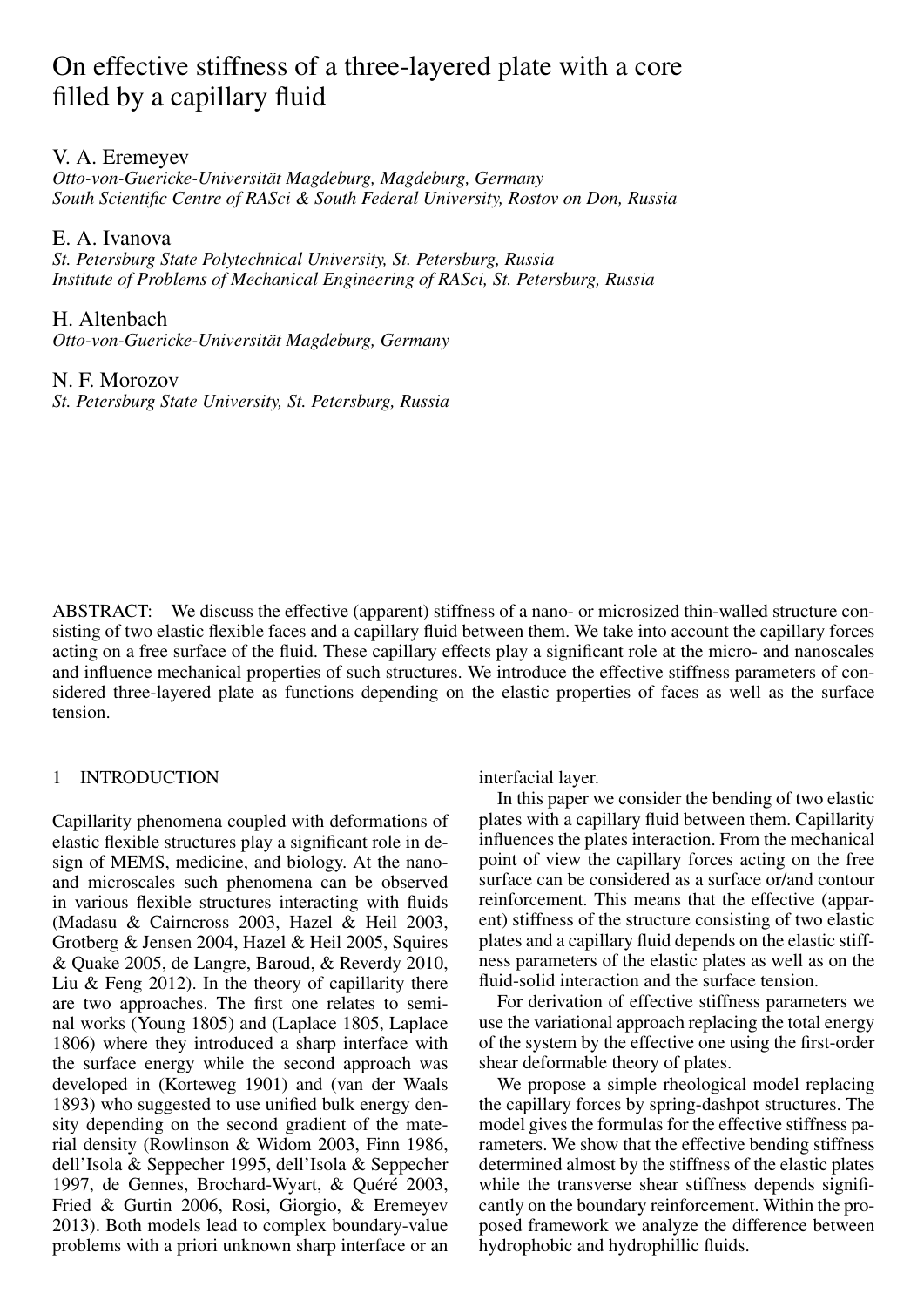## 2 GOVERNING EQUATIONS OF CAPILLARY FLUID AND ELASTIC PLATE

Let us consider two identical elastic plates with a fluid layer between them, see Fig. 1. In what follows we



Figure 1: Two plates with fluid layer

consider the infinitesimal bending and shear of this structure and the first-order shear deformable theory. The bending and shear of the plate are described by the deflection *w* and the independent rotation vector *ϑ*. For the derivation of the governing equations we use the variational approach. The functional of the total energy is given by

$$
\mathcal{E} = \mathcal{E}_{\text{pl}} + \mathcal{E}_{\text{fl}},\tag{1}
$$

where  $\mathcal{E}_{\text{pl}}$  is the total energy of the plates and  $\mathcal{E}_{\text{fl}}$  is the energy functional of the fluid. For  $\mathcal{E}_{\text{pl}}$  we use the following formula

$$
\mathcal{E}_{\text{pl}} = \frac{1}{2} \int_{S} (\Gamma \boldsymbol{\gamma} \cdot \boldsymbol{\gamma} + \boldsymbol{\kappa} \cdot \mathbf{D} \cdot \boldsymbol{\kappa}) \, \mathrm{d}S, \tag{2}
$$
\n
$$
\boldsymbol{\kappa} = \frac{1}{2} \left( \nabla \boldsymbol{\vartheta} \cdot \mathbf{A} + \mathbf{A} \cdot (\nabla \boldsymbol{\vartheta})^{T} \right), \quad \boldsymbol{\gamma} = \nabla w - \boldsymbol{\vartheta}.
$$

Here  $\kappa$  and  $\gamma$  are the second-order tensor of bending strain and the vector of the transverse shear strain, respectively,  $A = i_1 \otimes i_1 + i_2 \otimes i_2$  is the 2D unit tensor. In Eq. (2)  $\Gamma$  is the transverse shear stiffness, **D** is fourth-order tensor of bending stiffness having the following form (Altenbach & Eremeyev 2008b)

$$
\mathbf{D} = D_{22}(\mathbf{a}_2 \otimes \mathbf{a}_2 + \mathbf{a}_4 \otimes \mathbf{a}_4) + D_{33}\mathbf{a}_3 \otimes \mathbf{a}_3,
$$
  

$$
\mathbf{a}_2 = \mathbf{i}_1 \otimes \mathbf{i}_1 - \mathbf{i}_2 \otimes \mathbf{i}_2, \quad \mathbf{a}_3 = \mathbf{i}_1 \otimes \mathbf{i}_2 - \mathbf{i}_2 \otimes \mathbf{i}_1,
$$
  

$$
\mathbf{a}_4 = \mathbf{i}_1 \otimes \mathbf{i}_2 + \mathbf{i}_2 \otimes \mathbf{i}_1.
$$

 $i_1$ ,  $i_2$  are the unit base vectors,  $D_{22}$  and  $D_{33}$  are the stiffness parameters given by

$$
D_{22} = \frac{1}{24} \frac{E_{\rm f}(h^3 - h_{\rm c}^3)}{1 + \nu_{\rm f}}, \quad D_{33} = \frac{1}{24} \frac{E_{\rm f}(h^3 - h_{\rm c}^3)}{1 - \nu_{\rm f}},
$$

where  $E_f$  and  $\nu_f$  are the Young modulus and the Poisson ratio of the plate material,  $h$  and  $h_c$  are the thickness of the two plates and the fluid layer, respectively. The classical bending stiffness can be computed as  $D = D_{22} + D_{33}.$ 

The surface energy of the fluid is given by (Finn 1986)

$$
\mathcal{E}_{\text{fl}} = \int_A \sigma \sqrt{1 + |\nabla_{\text{s}} Z|^2} \, \text{d} A,\tag{3}
$$

where  $\sigma$  is the surface tension,  $\nabla_s$  is the surface nablaoperator, *Z* is the function describing the capillary meniscus form.

The governing equations with respect to the unknown functions  $w$ ,  $\theta$  and  $Z$  can be obtained using the variational equation  $\delta \mathcal{E} = 0$  supplemented by proper boundary equations. The corresponding boundaryvalue problem is very complicated and cannot be solved analytically, in general. Instead of the solution of this problem we assume that  $\mathcal{E}_{\text{fl}}$  can be approximated as the boundary elastic reinforcement. We assume that  $\mathcal{E}_{\text{fl}}$  takes the form

$$
\mathcal{E}_{\text{fl}} = \frac{1}{2} \int_{\partial S} (\Gamma_{\text{S}} \boldsymbol{\gamma} \cdot \boldsymbol{\gamma} + \boldsymbol{\kappa} \cdot \mathbf{D}_{\text{S}} \cdot \boldsymbol{\kappa}) \, \mathrm{d}s,\tag{4}
$$

where  $\Gamma_{\rm S}$  and  $\mathbf{D}_{\rm S}$  are the shear stiffness and the tensor of bending and torsion. In other words, we replace the functional (3) defined on the 2D field *Z* by the functional (4) which is similar to the elastic energy of the Timoshenko-type beam.

#### 3 EFFECTIVE PROPERTIES

To calculate the effective properties of the considered structure we introduce the homogeneous plate which total energy is given by

$$
\mathcal{E}_{*} = \frac{1}{2} \int_{S} (\Gamma_{*} \boldsymbol{\gamma} \cdot \boldsymbol{\gamma} + \boldsymbol{\kappa} \cdot \mathbf{D}_{*} \cdot \boldsymbol{\kappa}) \, \mathrm{d}S,
$$

where Γ*<sup>∗</sup>* and D*<sup>∗</sup>* are the effective stiffness parameters. We assume that D*<sup>∗</sup>* has the same structure as D. Equating  $\mathcal{E}_*$  to  $\mathcal E$  in the case of homogeneous strains we obtain

$$
(\Gamma S + \Gamma_{\mathbf{s}} L)\boldsymbol{\gamma} \cdot \boldsymbol{\gamma} + \boldsymbol{\kappa} \cdot (\boldsymbol{S} \mathbf{D} + L \mathbf{D}_{\mathbf{s}}) \cdot \boldsymbol{\kappa}
$$
  
= (\Gamma\_{\*}\boldsymbol{\gamma} \cdot \boldsymbol{\gamma} + \boldsymbol{\kappa} \cdot \mathbf{D}\_{\*} \cdot \boldsymbol{\kappa}) \boldsymbol{S}. (5)

Here *S* and *L* are the area and the contour length of the plate, respectively. From (5) it follows

$$
\Gamma_* = \Gamma + \frac{L}{S} \Gamma_{\mathbf{S}}, \quad \mathbf{D}_* = \mathbf{D} + \frac{L}{S} \mathbf{D}_{\mathbf{S}}.
$$
 (6)

Let us note that in (6) the influence of the surface tension on the stiffness parameters is different. Since  $D \neq 0$  it is almost negligible in the case of the bending stiffness. For the transverse shear stiffness the influence of the surface tension is more essential. Indeed, for two plates connected by a fluid layer without surface tension the effective transverse shear stiffness is close to zero. Thus the surface tension is essential when  $\Gamma \approx 0$ .

We re-write  $(6)_1$  as follows

$$
\Gamma_* = \Gamma + \alpha h \quad \text{with} \quad \alpha = \frac{Lh}{S} \Gamma_s \tag{7}
$$

 $\alpha$  is the coefficient which depends on the surface tension  $\sigma$ . Taking  $\Gamma_s = 2\sigma h_c$  we find that

$$
\alpha = \frac{2\sigma L h_c}{Sh}.
$$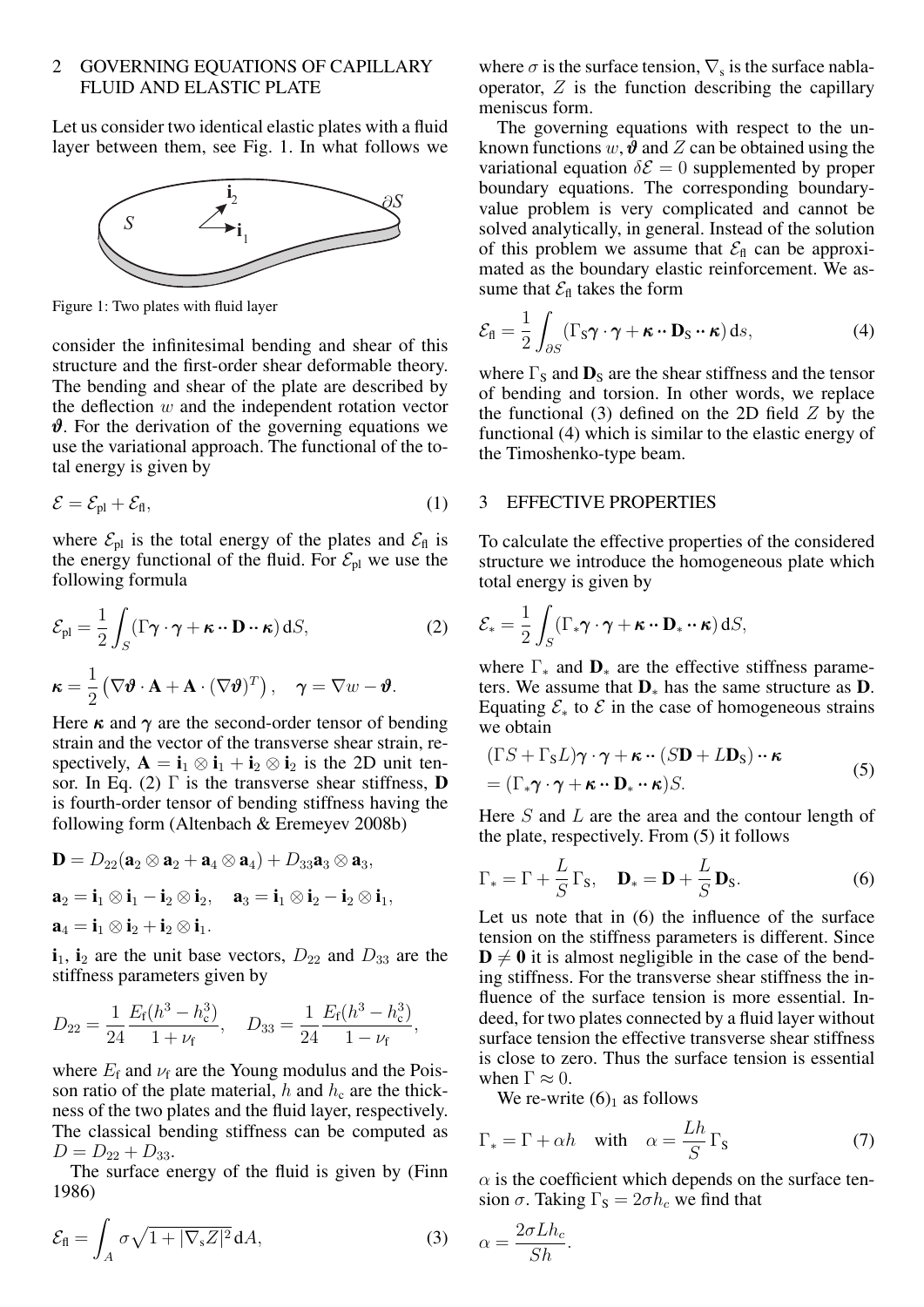The latter formula relates to the rule proposed by (Wang, Duan, Huang, & Karihaloo 2006) for the sizeeffect in nanomaterials. Indeed, we have the formula

$$
\frac{\Gamma_*}{\Gamma} = 1 + \frac{2\sigma L h_c}{k S h \mu_c},
$$

which coincides with (Wang, Duan, Huang, & Karihaloo 2006). Besides, the second term in (7) depends significantly on the surface tension for plates with curved contour. Equation (7) describes the averaged influence of the surface tension.

## 4 THREE-LAYERED PLATE

Following (Altenbach, Eremeyev, Ivanova, & Morozov 2012) in this section we briefly present another way of determination of the effective stiffness of the structure under consideration. Here we use the technique presented in (Altenbach & Eremeyev 2008a, Altenbach & Eremeyev 2009) for the case of viscoelastic non-homogeneous plates. We assume the fluid as a standard incompressible viscoelastic solid with the shear relaxation function

$$
\mu_{\rm c} = \mu_{\infty} + (\mu_0 - \mu_{\infty}) \exp\left(-\frac{t}{\eta}\right),\,
$$

where  $\mu_0$  and  $\mu_\infty$  are the viscoelastic moduli,  $\eta$  is the relaxation time. For the Maxwell fluid  $\mu_{\infty} = 0$ . Thus, the case of a classical fluid can be obtained as a limit case if  $t \to \infty$ .

For the viscoelastic sandwich plate we have the formulas (Altenbach & Eremeyev 2008a, Altenbach & Eremeyev 2009)

$$
D_{22} = \frac{1}{24} \left[ \frac{E_{\rm f}(h^3 - h_{\rm c}^3)}{1 + \nu_{\rm f}} + \frac{E_{\rm c}h_{\rm c}^3}{1 + \nu_{\rm c}} \right],
$$
  

$$
D_{33} = \frac{1}{24} \left[ \frac{E_{\rm f}(h^3 - h_{\rm c}^3)}{1 - \nu_{\rm f}} + \frac{E_{\rm c}h_{\rm c}^3}{1 - \nu_{\rm c}} \right],
$$

where due to the incompressibility of the fluid  $E_c(t) = 3\mu_c(t)$  and  $\nu_c = 1/2$ . The bending stiffness is given by

$$
D = D_{22} + D_{33} = \frac{1}{12} \left[ \frac{E_f (h^3 - h_c^3)}{1 - \nu_f^2} + \frac{E_c h_c^3}{1 - \nu_c^2} \right].
$$
 (8)

Since  $E_c \ll E_f$  instead of (8) one can use

$$
D = \frac{1}{12} \frac{E_{\rm f}(h^3 - h_{\rm c}^3)}{1 - \nu_{\rm f}^2}.
$$
\n(9)

For the transverse shear stiffness using certain assumptions we obtain the following approximated formula (Altenbach, Eremeyev, Ivanova, & Morozov 2012):

$$
\Gamma = \frac{26}{9}\mu_{\rm c}h.\tag{10}
$$

From (10) it follows that as in the previous model  $\Gamma$ is almost determined by the fluid properties.

## 5 RHEOLOGICAL MODEL

For capillary fluids the type the fluid-structure interaction is essential. It depends on the hydrophillic (wetting) or hydrophobic (dewetting) properties of the fluid. These properties influences the shape of the meniscus as well as the adhesion of the fluid and plates, see Fig 2. Here F stands for the fluid area while M denotes the meniscus.



Figure 2: Meniscus shape for hydrophillic (a) and hydrophobic (b) fluids



Figure 3: Rheological models for hydrophillic (a) and hydrophobic (b) fluids

For the sake of simplicity we consider the following rheological model which demonstrate the discussed above difference between hydrophobic and hydrophillic fluids, see Fig. 3. Here we introduce the Maxwell spring-dashpot rheological element for the fluid and the standard viscoelastic solid for the capillary surface. We also assume that there is no friction between fluid and plates. In addition, we introduce two horizontal springs modeling the adhesion